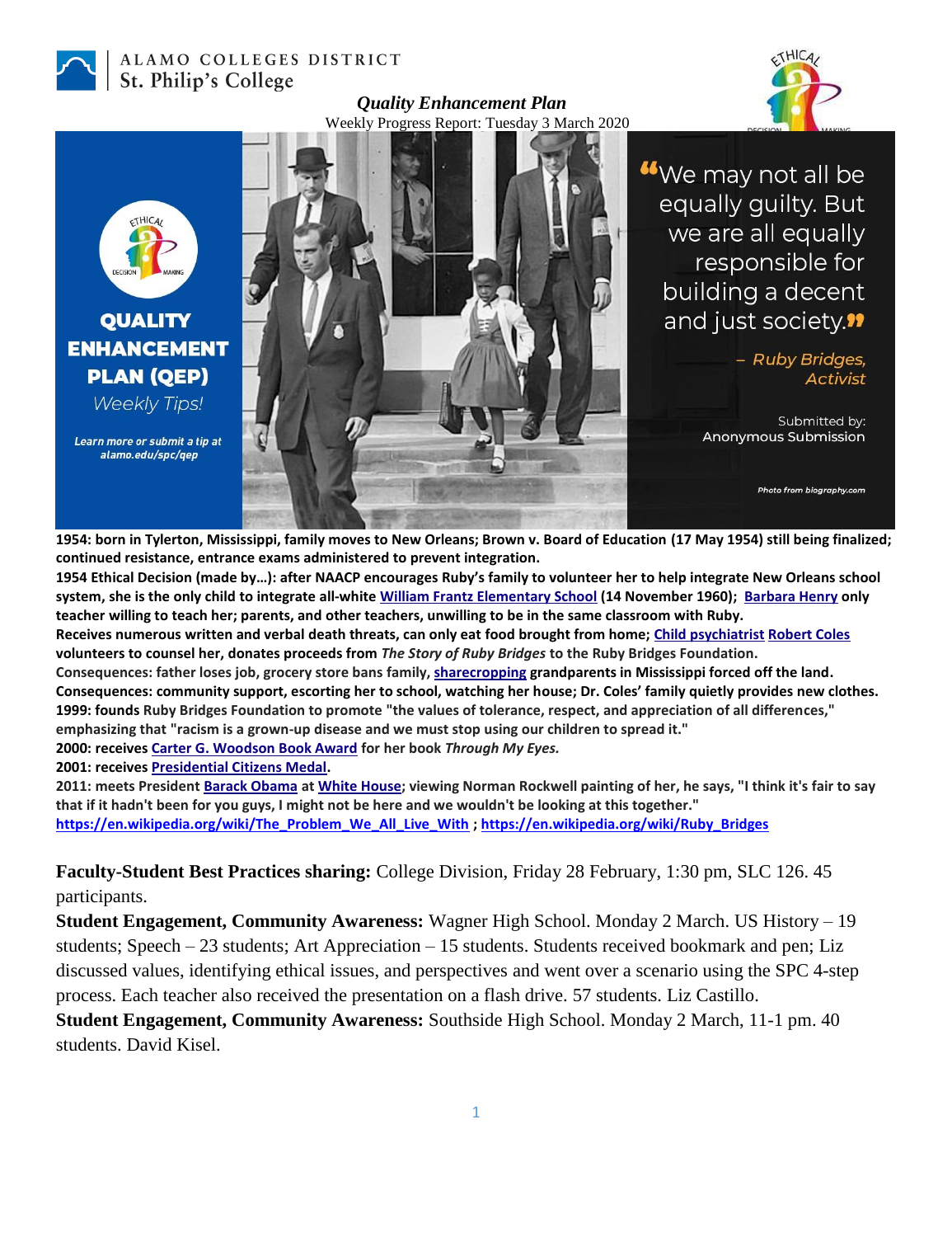## **Upcoming Tasks, Events, and Initiatives**

**Student Engagement:** Respiratory Care Technology Program class. Friday, 6 March. Christian Baker, Director of Clinical Education; Master of Science in Management and Leadership (MSML), Registered Respiratory Therapist (RRT), Respiratory Care Professional (RCP). 41 students.

**Community awareness:** Invasive Cardiovascular Technology Advisory (ICVT). Thurs 12 March, 12 pm, CHP 337. Benjamin Ochoa, Program Director; Bachelors of Science in Health Care Technology; Registered Cardiovascular Invasive Specialist (RCIS), Registered Cardiac Sonographer (RCS), Fellow Alliance of Cardiovascular Professionals (FACVP).

**Faculty-Student Best Practices sharing:** Student Success Division, Friday 20 March, 9 am, TSC 216.

**Community awareness:**  $20<sup>th</sup>$  Annual "Start Seeing Diversity," Conference, Friday 20 March 8 am to 4 pm, hosted by the St. Philip's College Early Childhood and Family Studies to **promote inclusiveness, acceptance and tolerance,** and to **combat the "-isms" of society** through the **exploration of our own biases** and to **carry back insights gained from the conference** into the work done within **the early childhood community** by addressing some of the biases related to: age; gender; sexual orientation; economic class; physical abilities and physical characteristics; race and ethnicity; religion. Breakout sessions: SLC; Lunch: Bowden Alumni Center.

**Special Keynote Speaker:** Hedda Sharapan, Master's Degree in Child Development, began working with Fred Rogers on the first day of M*ister Rogers' Neighborhood* in October, 1966, 53 years ago; has served as Assistant Director; Assistant and Associate Producer and Director of Early Childhood Initiatives for the non-profit Fred Rogers Company; as a Child Development consultant, serves as a script consultant for its highly-acclaimed PBS children's series Daniel Tiger's Neighborhood and other projects. Watson Fine Arts Center.

All participants receive a conference certificate showing 6 clock hours for attending all sessions on Friday. up to 300 participants anticipated, to include persons who work with young children and their families in schools, child care centers, community centers, higher education and other related professional settings.

**QEP Welcome Table for the Conference**: 10 am to 1 pm, Friday 20 March, SLC atrium.

**Community awareness:** Diagnostic Medical Sonography Advisory (DMSO). Friday 20 March, 2 pm, CHP 112. Yvette Senovsky, Doctor of Medicine (MD); American Registry of Diagnostic Medical Sonography (RDMS); Program Director.

**Community awareness:** Surgical Technology Advisory. Friday 20 March, 6 pm, CHP 120. Victoria Lopez.

**Student Engagement:** Introduction to Sonography Class, Tuesday 24 March, 9:30-10:20 am, CHP 114. Heather Wright, Diagnostic Medical Sonography Adjunct; Bachelors of Science in Community Health (BS); American Registry of Diagnostic Medical Sonography (RDMS); Registered Vascular Technologist (RVT); American Registry of Radiologic Technologist in Sonography (ARRT[S]). 24 First Year Students. **Community awareness:** Physical Therapist Assistant Advisory. Tuesday 24 March, noon, CHP 318. Tunetha Parchem, Director, Instructor Physical Therapist Assistant (PTA), Master of Physical Therapy (MPT). **Student Engagement and Community Awareness:** Judson High School, Thursday 26 March, 8:40-3:30. Twelve classes: 3 Auto; 1 Drama; 3 English; 1 History; 2 Math; 2 Philosophy taught by seven instructors: Anderson; Holly; Perry; Salazar; Salinas; Tucker; Worley.